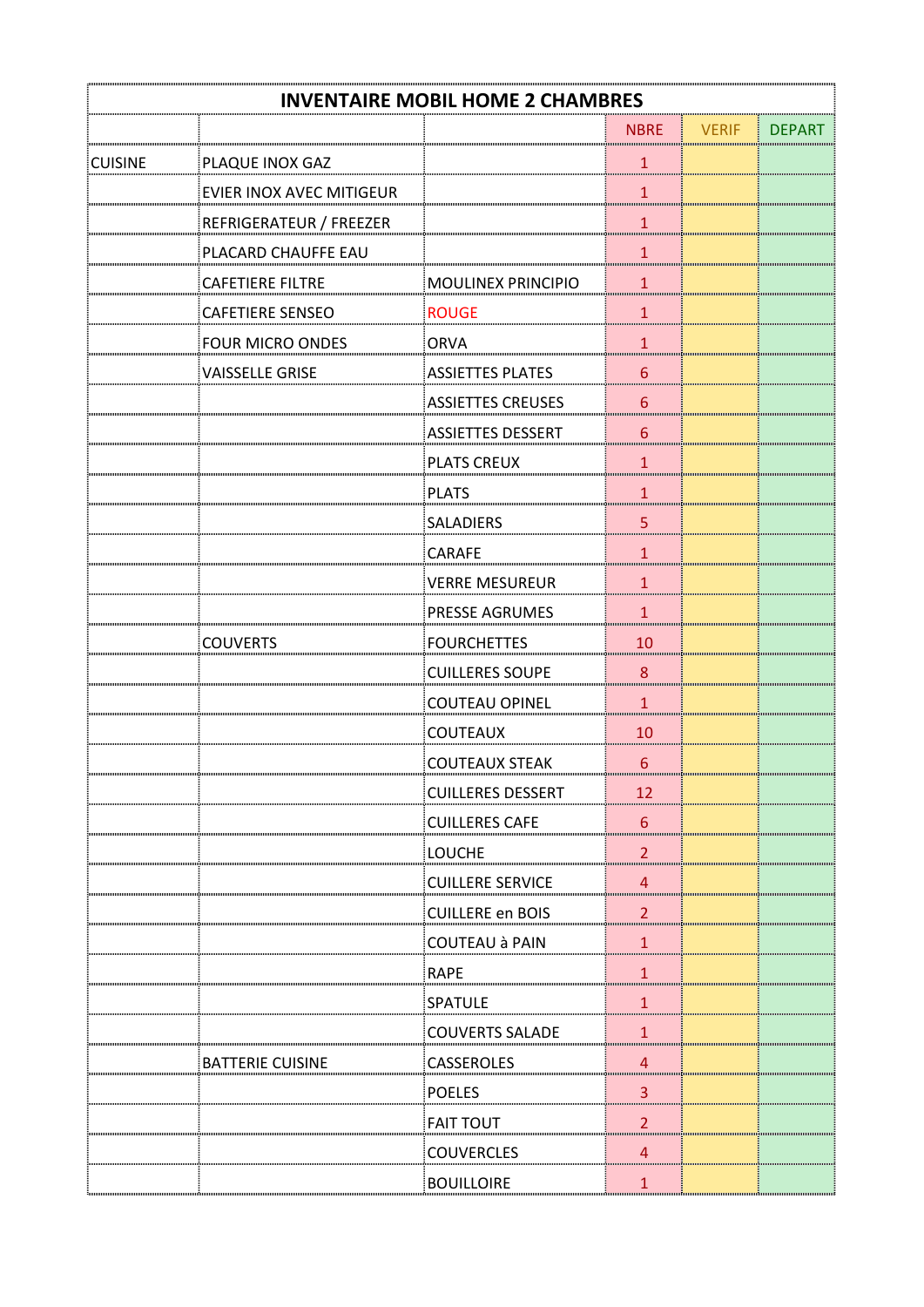|                  | <b>DIVERS</b>                | <b>OUVRE BOITE</b>                              | 1              |  |
|------------------|------------------------------|-------------------------------------------------|----------------|--|
|                  |                              | <b>CISEAUX</b>                                  |                |  |
|                  |                              | <b>TIRE BOUCHON</b>                             | $\mathbf 1$    |  |
|                  |                              | <b>PASSOIRE</b>                                 |                |  |
|                  |                              | <b>ESSOREUSE</b>                                |                |  |
|                  |                              | <b>CORBEILLE</b>                                | 0              |  |
|                  |                              | PLANCHE à DECOUPER                              |                |  |
|                  |                              | DESSOUS de PLAT                                 | 1              |  |
|                  |                              | <b>POUBELLE</b>                                 |                |  |
|                  |                              | <b>VERRE à BIERE</b>                            | 8              |  |
|                  |                              | TASSES à CAFE                                   | 6              |  |
|                  |                              | <b>BOLS</b>                                     | 6              |  |
|                  |                              | <b>RAVIERS</b>                                  | 5              |  |
|                  |                              | <b>MUGS</b>                                     | 4              |  |
|                  |                              | <b>BOLETS</b>                                   | 3              |  |
|                  |                              | <b>INVENTAIRE MOBIL HOME 51</b>                 |                |  |
| SEJOUR           | TELEVISEUR                   | LISTO                                           | $\mathbf{1}$   |  |
|                  | TELECOMMANDE                 | <b>LISTO</b>                                    | $\mathbf{1}$   |  |
|                  | <b>TABLE PLIANTE</b>         |                                                 | $\mathbf{1}$   |  |
|                  | <b>CHAISES</b>               | 2 BLEUES + 1 PLIANTE                            | 3              |  |
|                  | <b>BANQUETTE LIT TIROIR</b>  | +5 COUSSINS                                     | $\mathbf{1}$   |  |
|                  | PENDERIE PLACARD             | BALAI                                           | $\mathbf{1}$   |  |
|                  |                              | <b>CINTRES</b>                                  | $\overline{2}$ |  |
|                  |                              | RACLO                                           | $\mathbf 1$    |  |
|                  |                              | PELLE + BALAYETTE                               | $\mathbf{1}$   |  |
|                  |                              | iSEAU                                           | 3              |  |
|                  |                              | <b>BASSINE</b>                                  | $\mathbf{1}$   |  |
|                  |                              | PARASOL                                         | $\overline{2}$ |  |
|                  |                              | <b>SERPILLERE</b>                               | $\mathbf{1}$   |  |
|                  |                              | DECO SEJOUR: ETAGERE avec HOME + GRENOUILLE LED |                |  |
| <b>CHAMBRE 1</b> | LITS 80 X 190                | avec SOMMIER LATTES                             | $\overline{2}$ |  |
|                  | <b>MATELAS</b>               | PROTEGE MATELAS                                 | $\overline{2}$ |  |
|                  | <b>OREILLERS</b>             | PROTEGE OREILLER                                | $\overline{2}$ |  |
|                  | <b>COUETTES</b>              | JAUNE/GRISE                                     | $\overline{2}$ |  |
|                  | <b>COUVERTURES d'APPOINT</b> | <b>IMPRIME BLEUE/JAUNE</b>                      | $\overline{2}$ |  |
|                  | <b>CHEVET</b>                |                                                 | $\mathbf{1}$   |  |
|                  | PENDERIE                     | <b>3 CINTRES</b>                                | $\mathbf{1}$   |  |